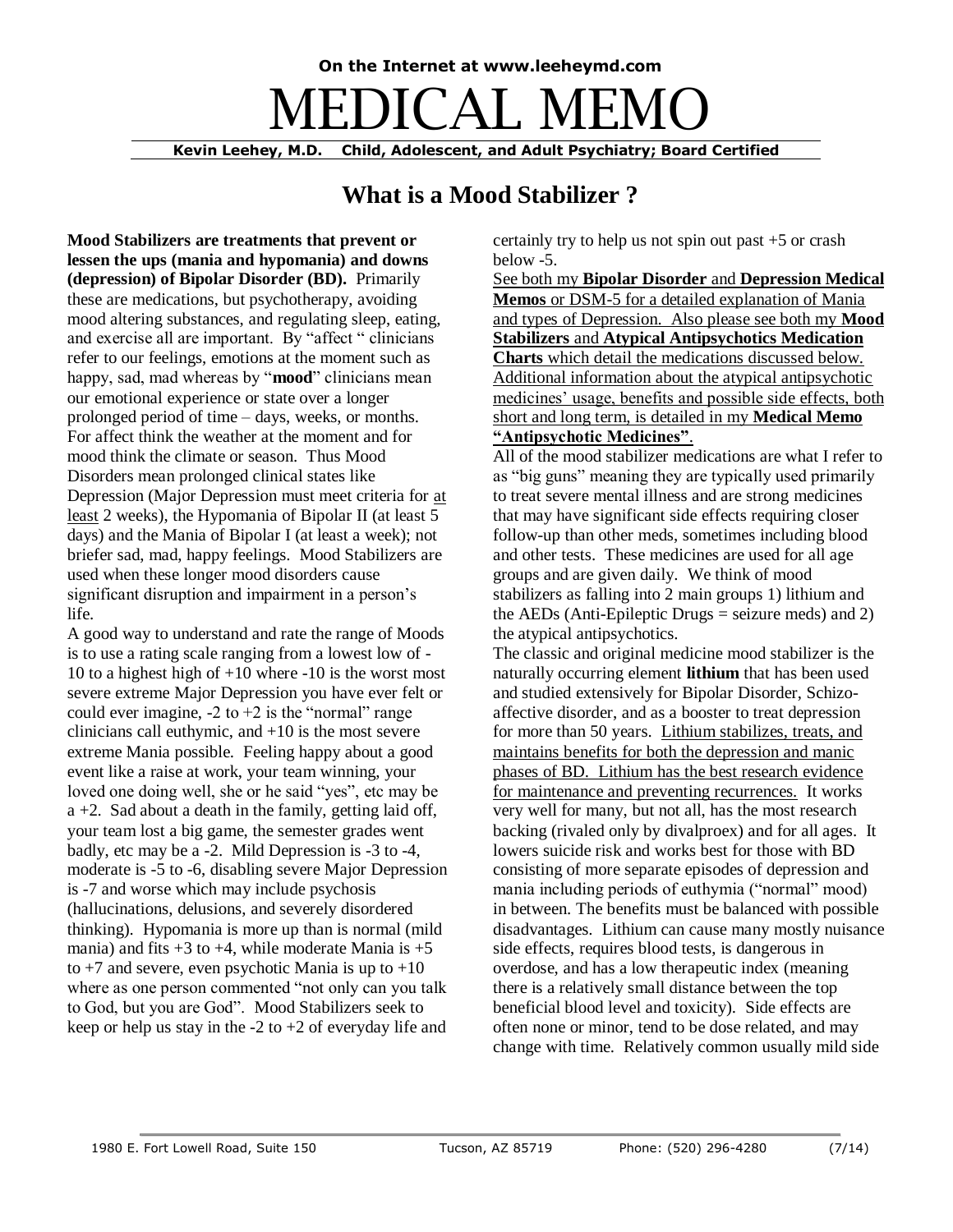effects include gastrointestinal (GI) upset, loose bowels, and tremor. Less common are low thyroid, acne, sun sensitive rash, weight gain, and polyuria/polydipsia (an urge to drink excess fluids associated with a need to urinate frequently). Less common potentially serious side effects can include affecting heart rhythm, kidney function, and if the dose is too high or in overdose, ataxia (unsteady walking) and confusion. Lithium can be used in pregnancy but with caution due to increased risk of a rare heart defect, Ebstein's anomaly. Lithium can be used at any age with extra caution if health problems exist (especially kidney and heart arrhythmias) and in geriatric and child age groups. Blood tests are done periodically to monitor especially blood level and thyroid. **AEDs, (Anti-Epileptic Drugs)** all began, and continue, as seizure medicines for epilepsy. Their effects, which include stabilizing the cell membranes of neurons in the brain, have proven to often help stabilize moods as well. **Divalproex (valproic acid, valproate, Depakote)** rivals lithium as a mood stabilizer for both the depressed and manic phases of BD. It may help more than lithium for mixed depression and manic states, anxiety, and more rapid cyclers (those who have shorter more frequent episodes). Divalproex works differently and has a different set of side effects than lithium and thus may work for those who do not respond adequately to lithium, and vice versa. Thus combining lithium and divalproex may work better than either alone. Side effects are often none or minor and are dose related and may change with time. Because divalproex, lamotrigine, and carbamazepine were extensively used as seizure meds in children and adolescents by neurologists before being adopted by psychiatrists as mood stabilizes we have a lot of experience using them to help kids. Relatively common usually mild side effects include GI upset, and either increased or decreased energy. Less common but significant are weight gain, tremor, thinner hair for a few, and at higher doses reversible ataxia or slower cognition (thinking). Potentially serious side effects can include low platelets, polycystic ovaries, and liver or pancreas injury. Blood tests are done to monitor especially blood level and liver. Divalproex (and carbamazepine) have about a 1% risk of harm to the fetus (birth defects) while pregnant. This is the highest risk of any psychiatric medicine and can be lessened to some extent by taking folic acid before and throughout pregnancy.

**Lamotrigine (Lamictal)** is another AED often used especially for the depressed phase of BD. It is less helpful for the manic phase. Thus it is not typically

used alone for Bipolar I but can be for Bipolar II, the form with only hypomania, not full mania. Lamotrigine advantages include few to no side effects (the least side effects of all mood satbilizers) at typical doses and generally no weight gain. The roughly one in 10,000 risk of a potentially dangerous delayed hypersensitivity rash is managed by a low and slow tapering up the dose process for all ages and especially in youth under age 16. Side effects may include mild increased or decreased energy and at higher doses, ataxia.

Other AEDs sometimes used in psychiatry but not often as first choice mood stabilizers include carbamazepine (Tegretol), oxcarbazepine (Trileptal), topiramate (Topamax), and gabapentin (Neurontin). Each has their pros and cons and uses.

Both typical and **atypical antipsychotic medicines**, known as "**atypicals**", were developed for the psychosis of schizophrenia, psychotic symptoms of severe Major Depression or Mania, schizoaffective disorder, and both mania and hypomania. Antipsychotics are generally the fastest and most effective treatments for mania. Generally, any of the typicals and atypicals treats mania effectively. Atypicals have a broader range of benefits with at least several of the current 10 US options also helping depression (quetiapine, Latuda, olanzapine, risperidone, Abilify, clozapine) and a few probably acting as mood stabilizers too. First line treatments of the acute phase of BD depression based on research now include quetiapine (Seroquel), olanzapine (Zyprexa) plus fluoxetine (Prozac), lurasidone (Latuda), or lithium plus lamotrigine. 2<sup>nd</sup> line are divalproex, aripiprazole  $(Ability)$ , lamotrigine alone, or olanzapine alone.  $3<sup>rd</sup>$  line is adding an antidepressant with a mood stabilizer also present.

As we think about mood stabilizer treatments we must consider both the acute and maintenance phases. The **acute phase** is the days and weeks, even months of active symptoms of depression, mania, or mixed symptoms and can be from mild to disabling and even life threatening. Once the person is back to baseline (-2 to +2) and no longer actively ill, this is the **maintenance phase**. Our goal then is to maintain mental health and prevent or at least minimize the recurrent episodes that are a hallmark of BD I and II. Medications are generally crucial, often essential, during acute mental illness. Although without medication, as with pneumonia, diabetes, and heart attacks, the condition will run its course and will often recover, the agony, life disruption, and costs for the patient and family can be huge and too often life threatening in the meantime. It is difficult at best to do therapy, supplements, and non medicine treatments during severe acute phases. People who are hypomanic or manic or who long to return to what they